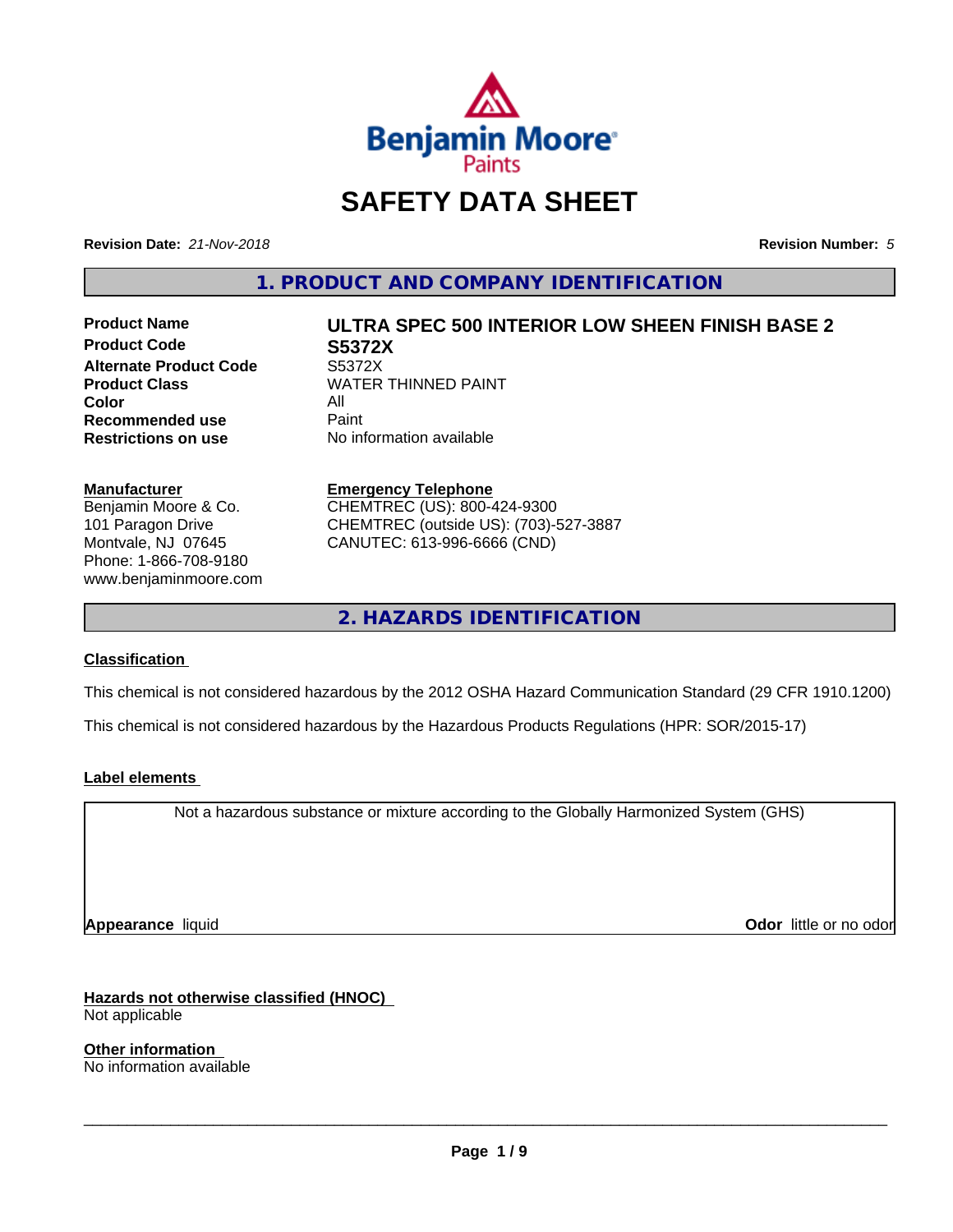#### **3. COMPOSITION INFORMATION ON COMPONENTS**

| <b>Chemical name</b> | <b>CAS No.</b>       | Weight-% |
|----------------------|----------------------|----------|
| Titanium dioxide     | 13463-67-7           | 10%      |
| Kaolin, calcined     | 92704-41-1           | 10%      |
| Kaolir               | $1332 - 58 - 1$<br>- | $-5%$    |

|                                                                        | 4. FIRST AID MEASURES                                                                                                                        |  |
|------------------------------------------------------------------------|----------------------------------------------------------------------------------------------------------------------------------------------|--|
| <b>General Advice</b>                                                  | No hazards which require special first aid measures.                                                                                         |  |
| <b>Eye Contact</b>                                                     | Rinse thoroughly with plenty of water for at least 15<br>minutes and consult a physician.                                                    |  |
| <b>Skin Contact</b>                                                    | Wash off immediately with soap and plenty of water while<br>removing all contaminated clothes and shoes.                                     |  |
| <b>Inhalation</b>                                                      | Move to fresh air. If symptoms persist, call a physician.                                                                                    |  |
| Ingestion                                                              | Clean mouth with water and afterwards drink plenty of<br>water. Consult a physician if necessary.                                            |  |
| <b>Most Important Symptoms/Effects</b>                                 | None known.                                                                                                                                  |  |
| <b>Notes To Physician</b>                                              | Treat symptomatically.                                                                                                                       |  |
|                                                                        | 5. FIRE-FIGHTING MEASURES                                                                                                                    |  |
| <b>Suitable Extinguishing Media</b>                                    | Use extinguishing measures that are appropriate to local<br>circumstances and the surrounding environment.                                   |  |
| <b>Protective Equipment And Precautions For</b><br><b>Firefighters</b> | As in any fire, wear self-contained breathing apparatus<br>pressure-demand, MSHA/NIOSH (approved or equivalent)<br>and full protective gear. |  |
| <b>Specific Hazards Arising From The Chemical</b>                      | Closed containers may rupture if exposed to fire or<br>extreme heat.                                                                         |  |
| <b>Sensitivity To Mechanical Impact</b>                                | No.                                                                                                                                          |  |

**Sensitivity To Static Discharge** No

**Flash Point Data Flash Point (°F)** Not applicable **Flash Point (°C)**<br>Method

Not applicable<br>Not applicable

 $\overline{\phantom{a}}$  ,  $\overline{\phantom{a}}$  ,  $\overline{\phantom{a}}$  ,  $\overline{\phantom{a}}$  ,  $\overline{\phantom{a}}$  ,  $\overline{\phantom{a}}$  ,  $\overline{\phantom{a}}$  ,  $\overline{\phantom{a}}$  ,  $\overline{\phantom{a}}$  ,  $\overline{\phantom{a}}$  ,  $\overline{\phantom{a}}$  ,  $\overline{\phantom{a}}$  ,  $\overline{\phantom{a}}$  ,  $\overline{\phantom{a}}$  ,  $\overline{\phantom{a}}$  ,  $\overline{\phantom{a}}$ 

**Flammability Limits In Air**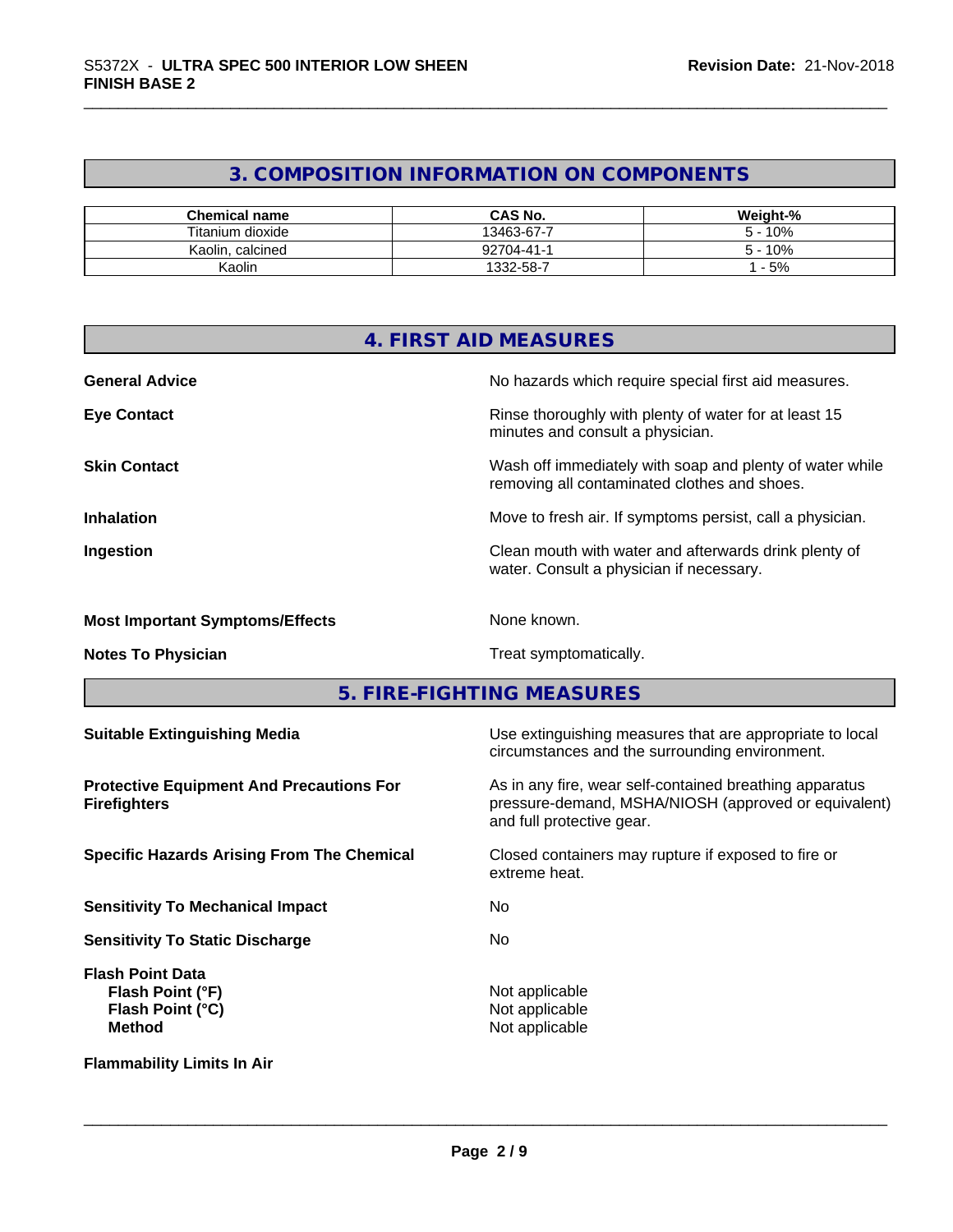#### **Lower flammability limit:**<br> **Upper flammability limit:**<br>
Upper flammability limit:<br>
Not applicable **Upper flammability limit:**

**NFPA Health:** 1 **Flammability:** 0 **Instability:** 0 **Special:** Not Applicable

#### **NFPA Legend**

- 0 Not Hazardous
- 1 Slightly
- 2 Moderate
- 3 High
- 4 Severe

*The ratings assigned are only suggested ratings, the contractor/employer has ultimate responsibilities for NFPA ratings where this system is used.*

*Additional information regarding the NFPA rating system is available from the National Fire Protection Agency (NFPA) at www.nfpa.org.*

#### **6. ACCIDENTAL RELEASE MEASURES**

**Personal Precautions Avoid contact with skin, eyes and clothing. Ensure** Avoid contact with skin, eyes and clothing. Ensure adequate ventilation.

**Other Information Discription Prevent further leakage or spillage if safe to do so.** 

**Environmental precautions** See Section 12 for additional Ecological Information.

**Methods for Cleaning Up Example 20 All 20 All 20 All 20 Soak** up with inert absorbent material. Sweep up and shovel into suitable containers for disposal.

vapors, spray mists or sanding dust. In case of insufficient

ventilation, wear suitable respiratory equipment.

#### **7. HANDLING AND STORAGE**

**Handling Handling Avoid contact with skin, eyes and clothing. Avoid breathing** 

**Storage Keep container tightly closed. Keep out of the reach of Keep** container tightly closed. Keep out of the reach of

**Incompatible Materials** Noinformation available

 $\overline{\phantom{a}}$  ,  $\overline{\phantom{a}}$  ,  $\overline{\phantom{a}}$  ,  $\overline{\phantom{a}}$  ,  $\overline{\phantom{a}}$  ,  $\overline{\phantom{a}}$  ,  $\overline{\phantom{a}}$  ,  $\overline{\phantom{a}}$  ,  $\overline{\phantom{a}}$  ,  $\overline{\phantom{a}}$  ,  $\overline{\phantom{a}}$  ,  $\overline{\phantom{a}}$  ,  $\overline{\phantom{a}}$  ,  $\overline{\phantom{a}}$  ,  $\overline{\phantom{a}}$  ,  $\overline{\phantom{a}}$ 

#### **8. EXPOSURE CONTROLS / PERSONAL PROTECTION**

children.

#### **Exposure Limits**

| <b>Chemical name</b> | <b>OSHA PEL</b>           | <b>ACGIH TLV</b>         | <b>Alberta</b>           | <b>British</b>              | <b>Ontario</b>           | Quebec                      |
|----------------------|---------------------------|--------------------------|--------------------------|-----------------------------|--------------------------|-----------------------------|
|                      |                           |                          |                          | Columbia                    |                          |                             |
| Titanium dioxide     | 15 mg/m $3$ - TWA         | 10 mg/m $3$ - TWA        | 10 mg/m $3$ - TWA        | 10 mg/m $3$ - TWA           | 10 mg/m $3$ - TWA        | 10 mg/m <sup>3</sup> -      |
|                      |                           |                          |                          | $3 \text{ ma/m}^3$ - TWA    |                          | TWAEV                       |
| Kaolin               | $15 \text{ ma/m}^3$ - TWA | $2 \text{ ma/m}^3$ - TWA | $2 \text{ ma/m}^3$ - TWA | $2$ ma/m <sup>3</sup> - TWA | $2 \text{ ma/m}^3$ - TWA | 5 mg/m <sup>3</sup> - TWAEV |
|                      | $5 \text{ ma/m}^3$ - TWA  |                          |                          |                             |                          |                             |

#### **Legend**

OSHA - Occupational Safety & Health Administration Exposure Limits ACGIH - American Conference of Governmental Industrial Hygienists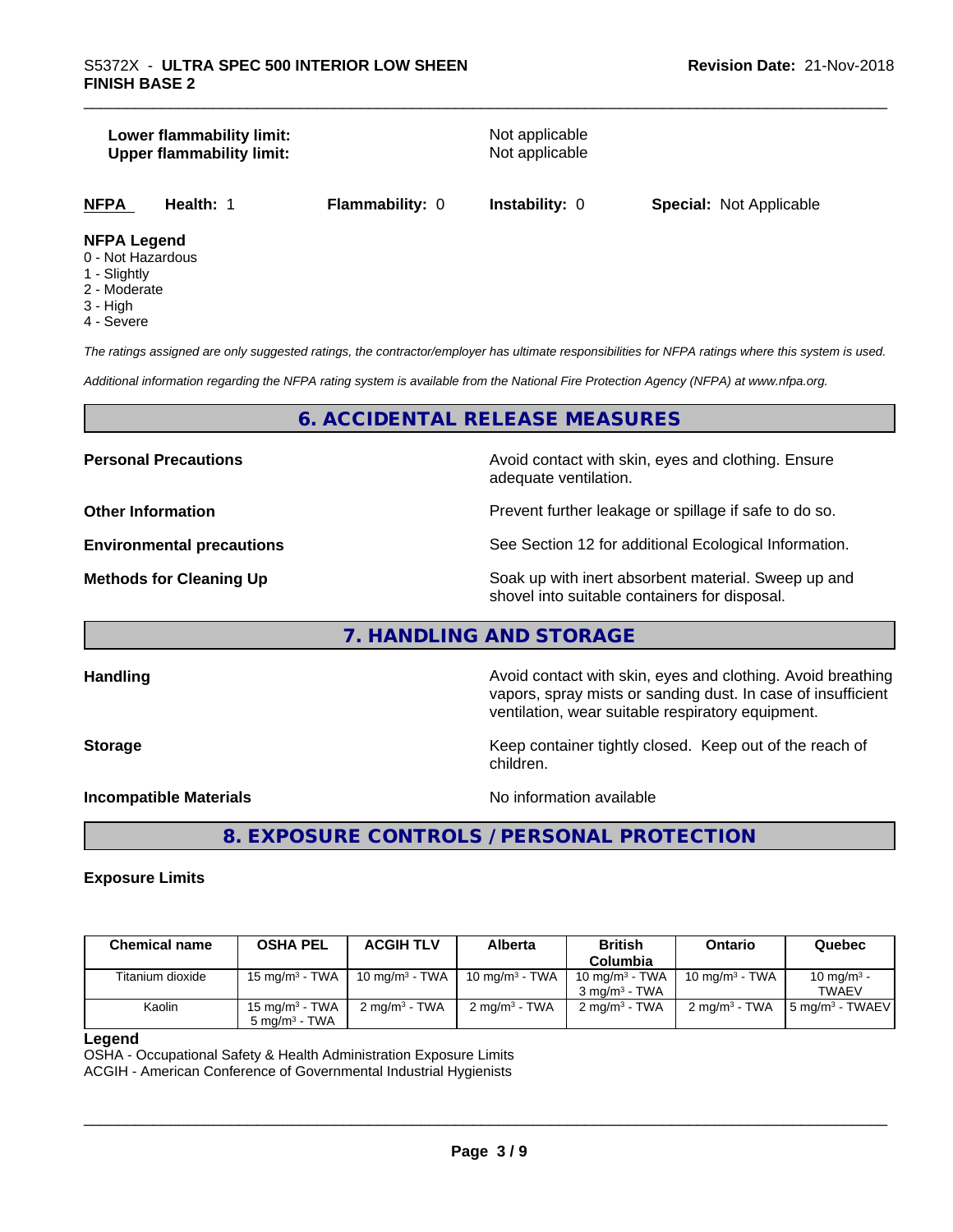### \_\_\_\_\_\_\_\_\_\_\_\_\_\_\_\_\_\_\_\_\_\_\_\_\_\_\_\_\_\_\_\_\_\_\_\_\_\_\_\_\_\_\_\_\_\_\_\_\_\_\_\_\_\_\_\_\_\_\_\_\_\_\_\_\_\_\_\_\_\_\_\_\_\_\_\_\_\_\_\_\_\_\_\_\_\_\_\_\_\_\_\_\_ S5372X - **ULTRA SPEC <sup>500</sup> INTERIOR LOW SHEEN FINISH BASE 2**

Alberta - Alberta Occupational Exposure Limits British Columbia - British Columbia Occupational Exposure Limits Ontario - Ontario Occupational Exposure Limits Quebec - Quebec Occupational Exposure Limits N/E - Not Established

# **Personal Protective Equipment**

**Engineering Measures Engineering Measures Ensure adequate ventilation, especially in confined areas.** 

**Eye/Face Protection Safety glasses with side-shields. Skin Protection Protection Protective gloves and impervious clothing. Respiratory Protection In case of insufficient ventilation wear suitable respiratory** equipment.

**Hygiene Measures Avoid contact with skin, eyes and clothing. Remove and Avoid contact with skin, eyes and clothing. Remove and Avoid contact with skin, eyes and clothing. Remove and** wash contaminated clothing before re-use. Wash thoroughly after handling.

#### **9. PHYSICAL AND CHEMICAL PROPERTIES**

**Appearance** liquid **Odor** little or no odor **Odor Threshold** No information available **Density (lbs/gal)** 10.0 - 10.4 **Specific Gravity** 1.20 - 1.25 **pH pH**  $\blacksquare$ **Viscosity (cps)** No information available **Solubility(ies)** No information available in the solution of the solution of the solution available in the solution of the solution of the solution of the solution of the solution of the solution of the solution of the so **Water solubility** No information available **Evaporation Rate** No information available **Vapor pressure @20 °C (kPa)** No information available **Vapor density No information available No information available Wt. % Solids** 40 - 50<br> **Vol. % Solids** 30 - 40 **Vol. % Solids** 30 - 40 Wt. % Volatiles **Vol. % Volatiles** 60 - 70 **VOC Regulatory Limit (g/L)** 0 **Boiling Point (°F)** 212 **Boiling Point (°C)** 100 **Freezing Point (°F)** 32 **Freezing Point (°C)** 0 **Flash Point (°F)**<br> **Flash Point (°C)**<br> **Flash Point (°C)**<br> **Not** applicable<br>
Not applicable **Flash Point (°C) Method** Not applicable **Flammability (solid, gas)**<br> **Commability limit:**<br>
Upper flammability limit:<br>
Not applicable **Upper flammability limit:**<br> **Lower flammability limit:** Not applicable Not applicable **Lower flammability limit: Autoignition Temperature (°F)**<br> **Autoignition Temperature (°C)** No information available **Autoignition Temperature (°C) Decomposition Temperature** (°F) No information available **Decomposition Temperature (°C)** No information available<br> **Partition coefficient Partition available Partition coefficient**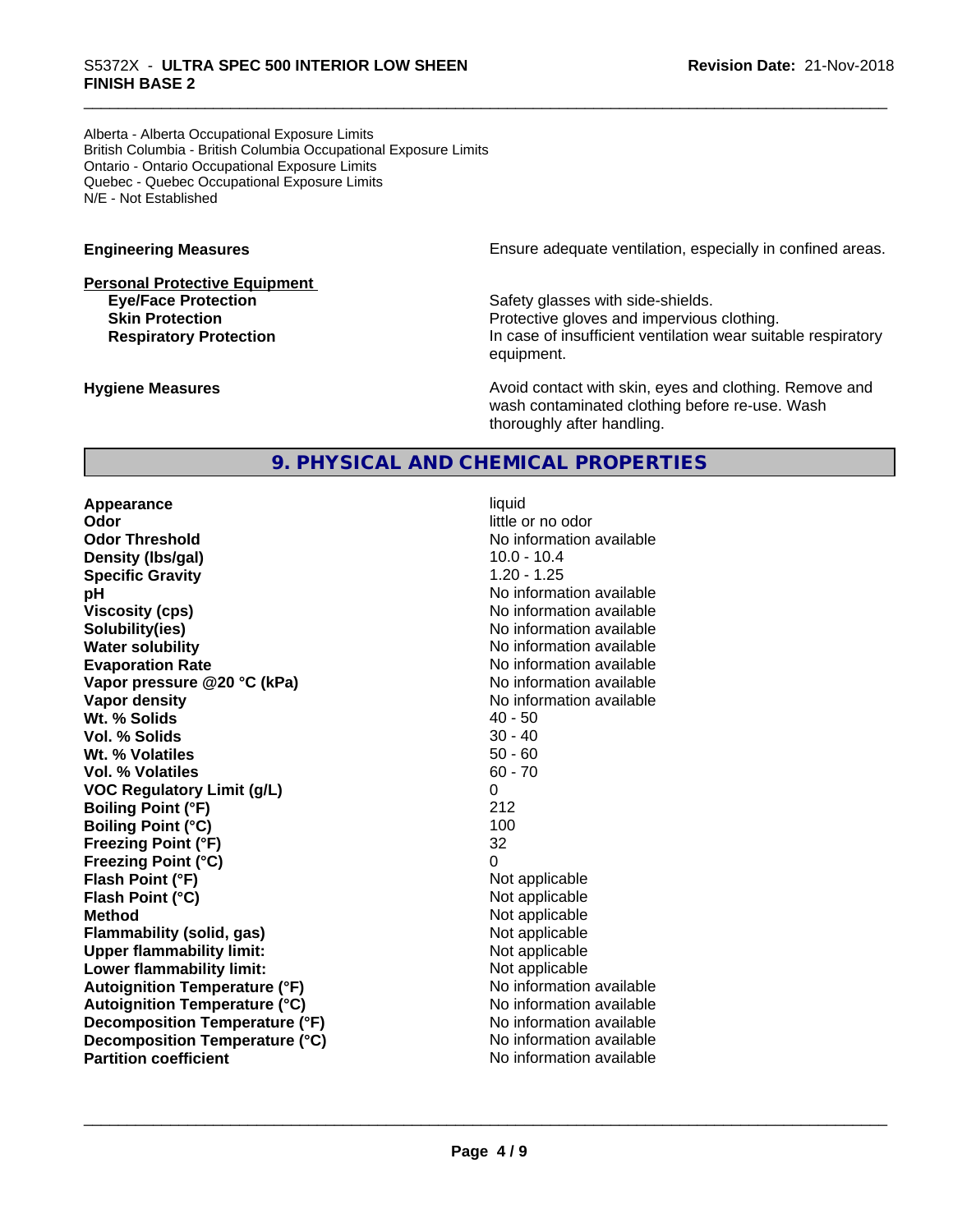#### **10. STABILITY AND REACTIVITY**

| <b>Reactivity</b>                         | Not Applicable                           |
|-------------------------------------------|------------------------------------------|
| <b>Chemical Stability</b>                 | Stable under normal conditions.          |
| <b>Conditions to avoid</b>                | Prevent from freezing.                   |
| <b>Incompatible Materials</b>             | No materials to be especially mentioned. |
| <b>Hazardous Decomposition Products</b>   | None under normal use.                   |
| <b>Possibility of hazardous reactions</b> | None under normal conditions of use.     |

#### **11. TOXICOLOGICAL INFORMATION**

### **Product Information Information on likely routes of exposure Principal Routes of Exposure Exposure** Eye contact, skin contact and inhalation. **Acute Toxicity Product Information Information No information available Symptoms related to the physical,chemical and toxicological characteristics Symptoms** No information available **Delayed and immediate effects as well as chronic effects from short and long-term exposure Eye contact Execution Skin contact** May cause slight irritation Skin contact **Skin contact** Substance may cause slic Substance may cause slight skin irritation. Prolonged or repeated contact may dry skin and cause irritation. **Inhalation Inhalation Inhalation May cause irritation of respiratory tract. Ingestion Ingestion Ingestion may cause gastrointestinal irritation, nausea,** vomiting and diarrhea. **Sensitization**<br> **No information available.**<br> **No information available.**<br>
No information available. **No information available. Mutagenic Effects Mutagenic Effects No information available. Reproductive Effects No information available. Developmental Effects No information available. Target organ effects** No information available. **STOT** - single exposure **No information available. STOT** - **repeated exposure 1988 1989 1989 1989 1989 1989 1989 1989 1989 1989 1989 1989 1989 1989 1989 1989 1989 1989 1989 1989 1989 1989 1989 1989 1989 1989 1989 198 Other adverse effects** No information available. **Aspiration Hazard Aspiration Hazard No information available.**

**Numerical measures of toxicity**

**The following values are calculated based on chapter 3.1 of the GHS document**

**ATEmix (oral)** 20436 mg/kg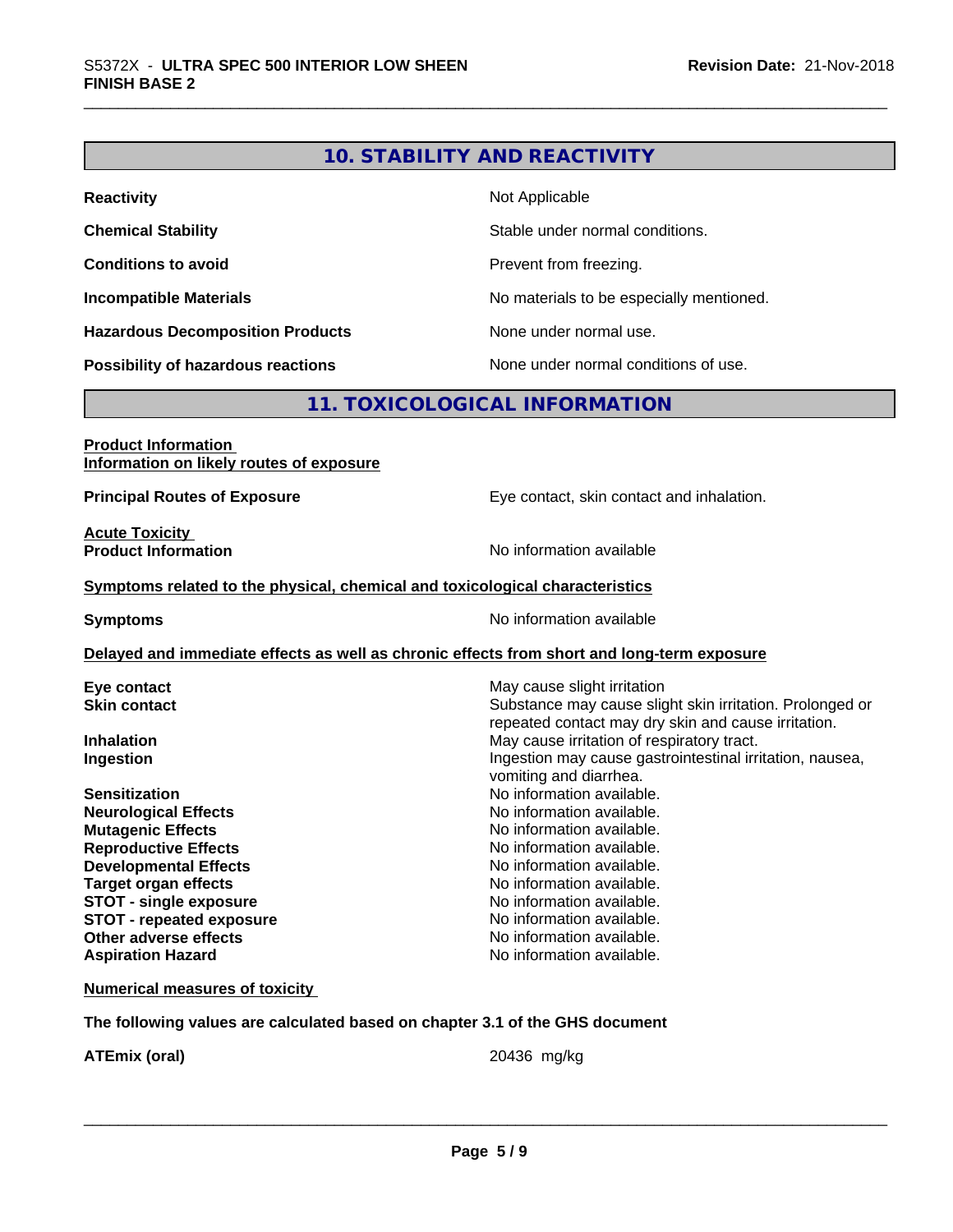#### **Component Information**

Titanium dioxide LD50 Oral: > 10000 mg/kg (Rat) Kaolin LD50 Oral: > 5000 mg/kg (Rat)

#### **Chronic Toxicity**

#### **Carcinogenicity**

*The information below indicateswhether each agency has listed any ingredient as a carcinogen:.*

| <b>Chemical name</b>    | <b>IARC</b>                  | <b>NTP</b> | <b>OSHA</b> |
|-------------------------|------------------------------|------------|-------------|
|                         | .<br>2B<br>Possible<br>Human |            | Listed      |
| <br>dioxide<br>⊺itanium | Carcinogen                   |            |             |

Although IARC has classified titanium dioxide as possibly carcinogenic to humans (2B), their summary concludes: "No significant exposure to titanium dioxide is thought to occur during the use of products in which titanium dioxide is bound to other materials, such as paint."

#### **Legend**

IARC - International Agency for Research on Cancer NTP - National Toxicity Program OSHA - Occupational Safety & Health Administration

**12. ECOLOGICAL INFORMATION**

#### **Ecotoxicity Effects**

The environmental impact of this product has not been fully investigated.

#### **Product Information**

#### **Acute Toxicity to Fish**

No information available

#### **Acute Toxicity to Aquatic Invertebrates**

No information available

#### **Acute Toxicity to Aquatic Plants**

No information available

#### **Persistence / Degradability**

No information available.

#### **Bioaccumulation**

No information available.

#### **Mobility in Environmental Media**

No information available.

#### **Ozone**

No information available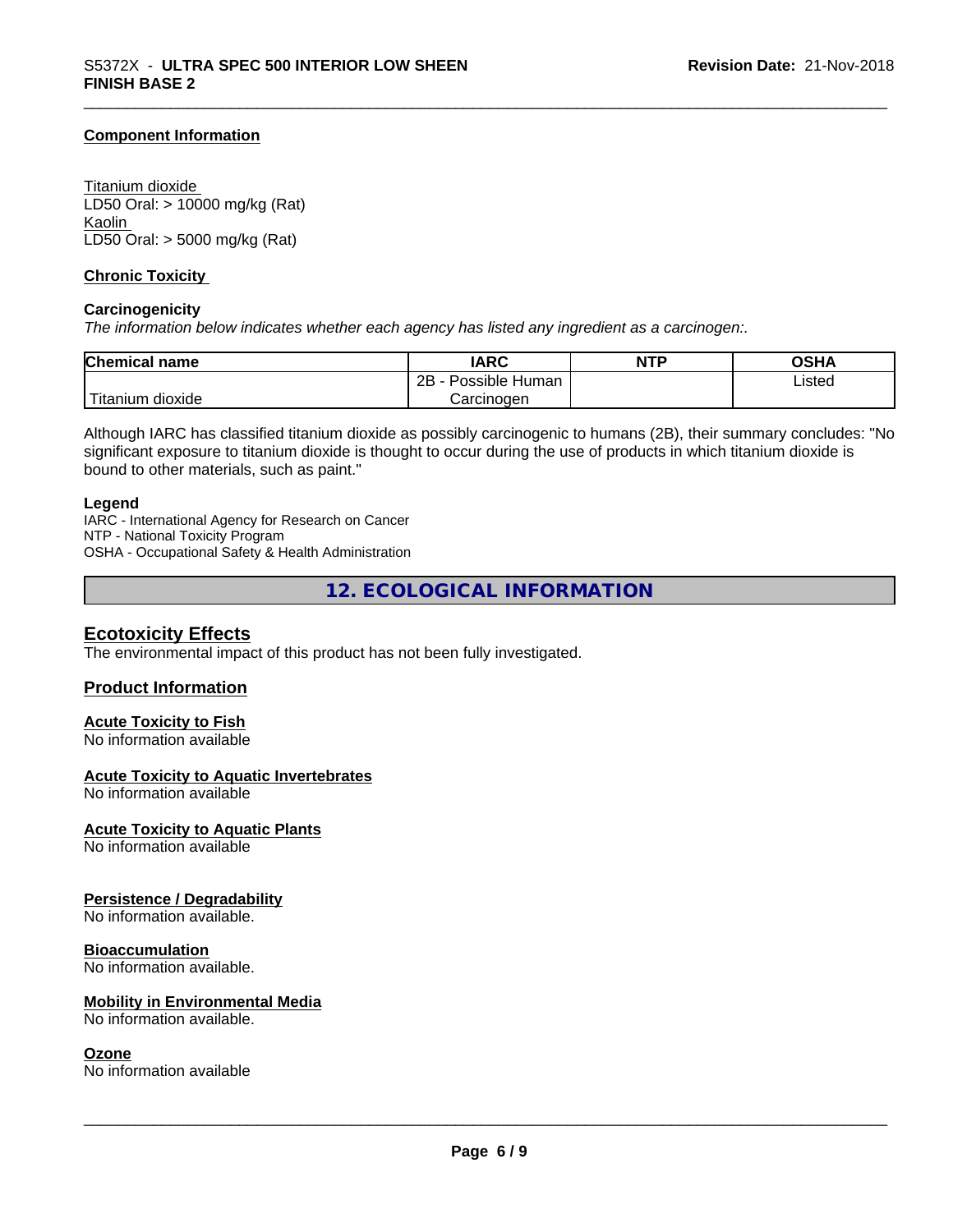#### **Component Information**

#### **Acute Toxicity to Fish**

Titanium dioxide  $LC50:$  > 1000 mg/L (Fathead Minnow - 96 hr.)

#### **Acute Toxicity to Aquatic Invertebrates**

No information available

#### **Acute Toxicity to Aquatic Plants**

No information available

#### **13. DISPOSAL CONSIDERATIONS**

**14. TRANSPORT INFORMATION**

**Waste Disposal Method Dispose of in accordance with federal, state, provincial,** and local regulations. Local requirements may vary, consult your sanitation department or state-designated environmental protection agency for more disposal options.

|                                     | 14. IRANSPURT INFURMATION      |  |
|-------------------------------------|--------------------------------|--|
| <b>DOT</b>                          | Not regulated                  |  |
| <b>TDG</b>                          | Not regulated                  |  |
| <b>ICAO/IATA</b><br><b>IMDG/IMO</b> | Not regulated<br>Not regulated |  |
|                                     |                                |  |

#### **15. REGULATORY INFORMATION**

#### **International Inventories**

**TSCA: United States** Yes - All components are listed or exempt. **DSL: Canada** Yes - All components are listed or exempt.

#### **Federal Regulations**

| SARA 311/312 hazardous categorization |     |  |
|---------------------------------------|-----|--|
| Acute health hazard                   | N٥  |  |
| Chronic Health Hazard                 | No. |  |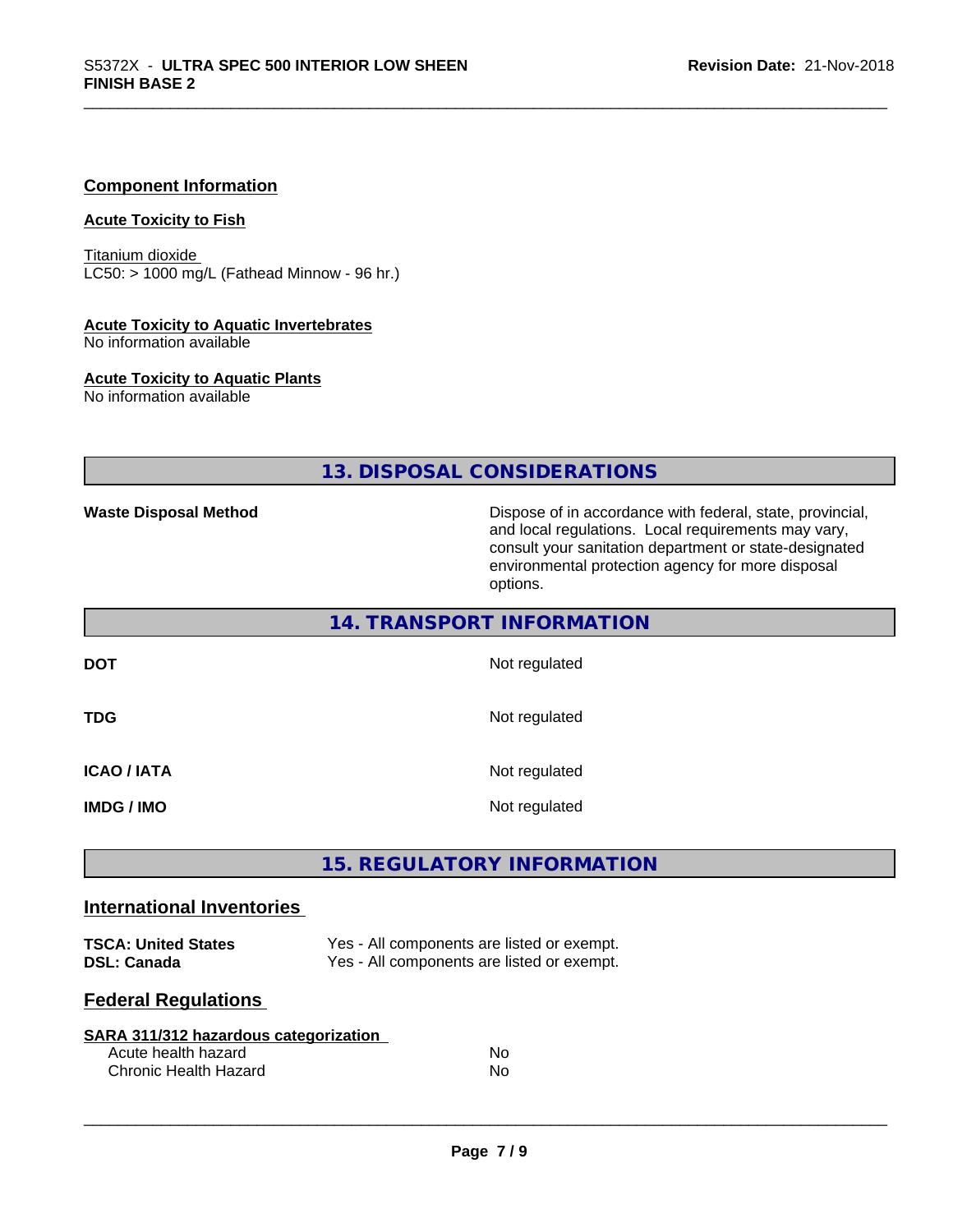| Fire hazard                       | N٥ |
|-----------------------------------|----|
| Sudden release of pressure hazard | N٥ |
| Reactive Hazard                   | No |

#### **SARA 313**

Section 313 of Title III of the Superfund Amendments and Reauthorization Act of 1986 (SARA). This product contains a chemical or chemicals which are subject to the reporting requirements of the Act and Title 40 of the Code of Federal Regulations, Part 372:

*None*

#### **Clean Air Act,Section 112 Hazardous Air Pollutants (HAPs) (see 40 CFR 61)**

This product contains the following HAPs:

*None*

#### **US State Regulations**

#### **California Proposition 65**

**A** WARNING: Cancer and Reproductive Harm– www.P65warnings.ca.gov

#### **State Right-to-Know**

| Chemical<br>name     | ssachusetts<br>ма | . Jersev<br><b>New</b> | ennsvlvania |
|----------------------|-------------------|------------------------|-------------|
| l itanium<br>dioxide |                   |                        |             |
| . .<br>Kaolin        |                   |                        |             |

**Legend**

X - Listed

#### **National Pollutant Release Inventory (NPRI)**

#### **NPRI Parts 1- 4**

This product contains the following Parts 1-4 NPRI chemicals:

*None*

#### **NPRI Part 5**

This product contains the following NPRI Part 5 Chemicals:

*None*

#### **WHMIS Regulatory Status**

This product has been classified in accordance with the hazard criteria of the Hazardous Products Regulations (HPR) and the SDS contains all the information required by the HPR.

#### **16. OTHER INFORMATION**